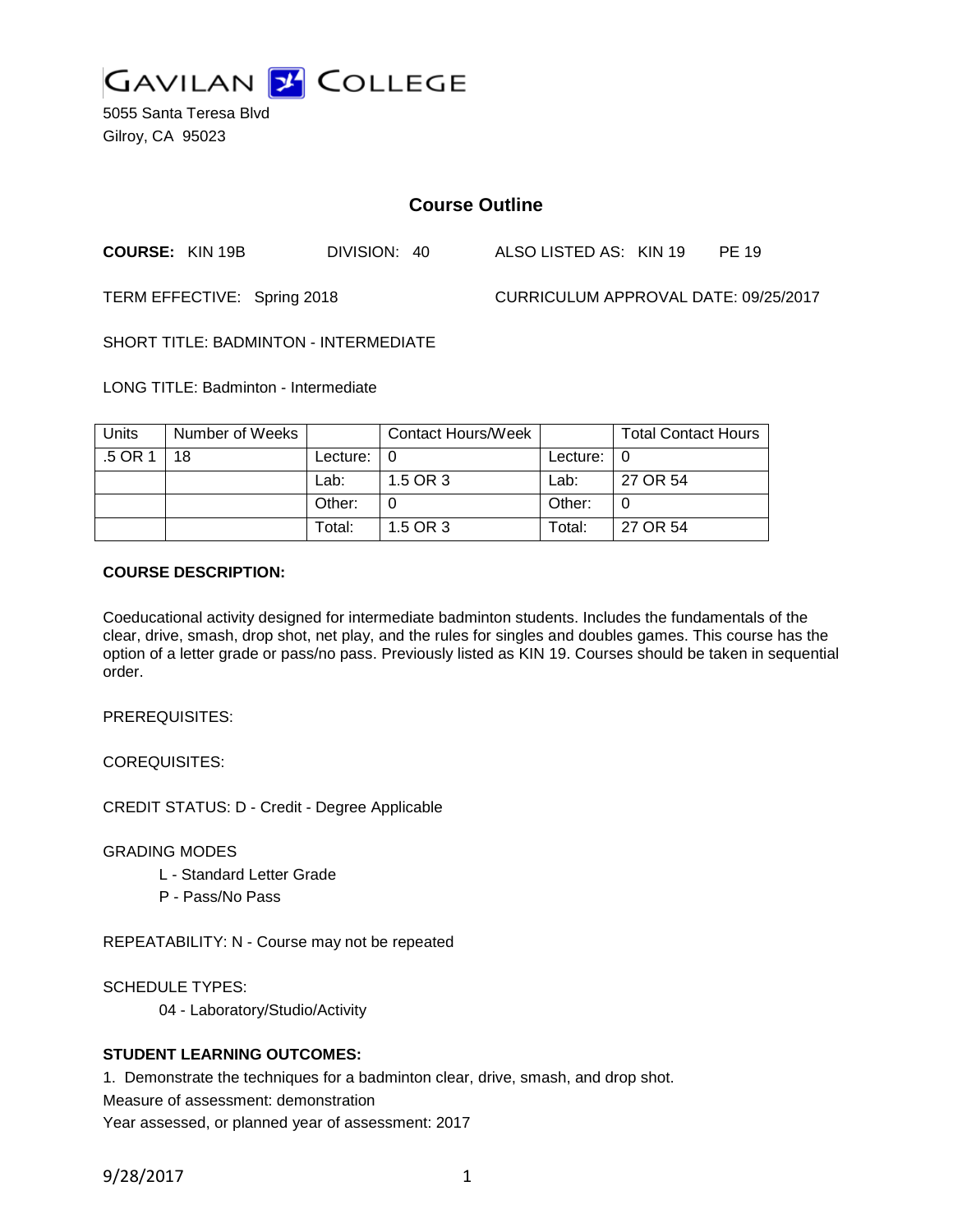Semester: Spring

2. Apply the rules of the game for singles and doubles play, including game scoring.

Measure of assessment: demonstration, written and/or oral exam

Year assessed, or planned year of assessment: 2017

## **CONTENT, STUDENT PERFORMANCE OBJECTIVES, OUT-OF-CLASS ASSIGNMENTS**

Curriculum Approval Date: 09/25/2017

4.5 - 9 Hours:

Content: Discuss course syllabus, class procedures and grading. Review of the fundamentals for the basic badminton forehand, backhand, and clear. Introduce the backhand clear shot, including the grip change.

Student Performance Objectives: Explain the flight pattern for the backhand clear. Demonstrate the forehand and backhand clear and discuss the reason for a grip change between the two strokes.

### 6 - 12: Hours:

Content: Continue to practice the forehand and backhand clear and introduce the drive, both on the forehand and backhand sides.

Footwork, contact point, stroke technique and flight pattern will be discussed. Review the rules for serving and practice the high serve and the low serve. Discuss return of serve and practice serving, returning, and strokes learned to date in a variety of game-like activities.

Student Performance Objectives: Explain and demonstrate the differences between a clear and a drive, both on the forehand and backhand sides. Demonstrate and practice serving and returning serve.

4.5 - 9 Hours:

Content: Singles game play, including scoring and rules will be described. Continue working on strokes and skills learned to date. A variety of modified games will be utilized to help develop skills and knowledge for singles play, including half court singles and king/queen of the court.

Student Performance Objectives: Demonstrate the skills learned to date in singles game play. Discuss the rules and scoring for singles and utilize them in game play.

#### 4.5 - 9 Hours:

Content: Presentations on the smash and the drop shot; including contact point, shuttle trajectory, and stroke technique. Introduce net play. Discuss doubles game play; including the rules, scoring, positioning, and teamwork. Incorporate the skills covered, including the smash, drop shot, and net play in doubles game play.

Student Performance Objectives: Demonstrate the smash and the drop shot. Discuss the difference in the trajectory and stroke technique for the smash and the drop shot. Utilize net play in doubles game play. Describe and demonstrate doubles scoring. Explain the rules and positioning for doubles game play.

#### 6 - 12 Hours:

Content: Provide opportunities for the students to practice doubles serving and scoring. Continue to review and work on the techniques for all the badminton strokes covered in class. Utilize a variety of formats which allow the students to incorporate their skills into singles and doubles play. This could include 2 versus 1, knockout, and half court singles as well as king/queen of the court for doubles.

Student Performance Objectives: Participate in game play. Demonstrate their skills, knowledge of the rules, and scoring in a variety of class activities.

2 Hours:

## **METHODS OF INSTRUCTION:**

demonstration, lecture, discussion, guided practice

## **OUT OF CLASS ASSIGNMENTS:**

Required Outside Hours:

Assignment Description: As this is a lab class no out of class assignments are required.

## **METHODS OF EVALUATION:**

Skill demonstrations Percent of total grade: 50.00 %

9/28/2017 2